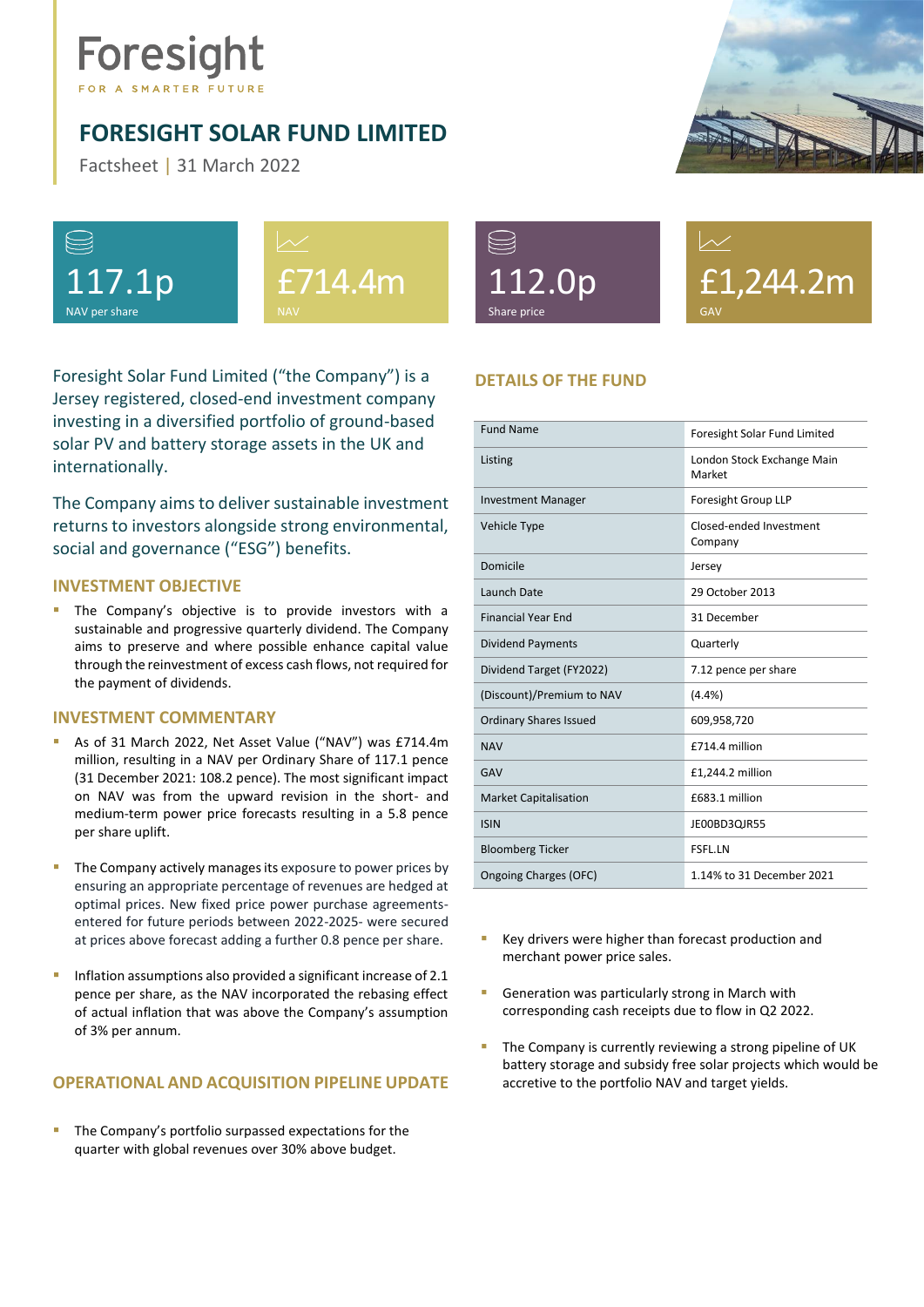# **[FORESIGHT SOLAR FUND LIMITED](#page-0-0)**

#### **SUSTAINABILITY AND ESG**



318,292

35,772

Meters hedgerows planted since launch

Foresight

OR A SMARTER FUTURE

- Environmental, Social and Governance ("ESG") considerations inform and shape all stages of the Company's investment process and day-to-day operations.
- As a signatory to the Principles for Responsible Investment ("PRI"), Foresight's current ratings stand at A+ for Strategy & Governance and A+ for Infrastructure. These represent the highest grades achievable, demonstrating the Investment Manager's ongoing commitment to sustainability and ESG.
- Established O&M Sustainability Agreement with three main contractors
- **EU Taxonomy validation achieved on representative** assets in UK, Australia and Spain

#### **TOP 10 SITES BY INSTALLED CAPACITY**

| <b>Asset Name</b>  | <b>Net Installed</b><br>Capacity(MW) | <b>Acquisition Date</b> |
|--------------------|--------------------------------------|-------------------------|
| Shotwick (UK)      | 72                                   | <b>March 2016</b>       |
| Oakey 2 (AUS)      | 70                                   | <b>July 2018</b>        |
| Bannerton (AUS)    | 531                                  | <b>July 2018</b>        |
| Sandridge (UK)     | 50                                   | <b>March 2016</b>       |
| Los Llanos (Spain) | 49                                   | December 2020           |
| Landmead (UK)      | 46                                   | December 2014           |
| Kencot (UK)        | 37                                   | September 2014          |
| Bournemouth (UK)   | 37                                   | September 2014          |
| Port Farm (UK)     | 35                                   | <b>March 2015</b>       |
| Wymeswold $(UK)^2$ | 34                                   | <b>March 2013</b>       |

*1. Accounts for the 48.5% stake the Company holds of Bannerton (110MW) 2. Includes the 2MW extension acquired in March 2015*



**PORTFOLIO DETAILS**





**4 assets** Total generating capacity of **125MW\*\***



**4 assets**  Total generating capacity of **170MW**

\* Accounts for the 50% stake the company holds in the Sandridge Battery Storage Project

\*\* 4 Spanish assets currently under construction.